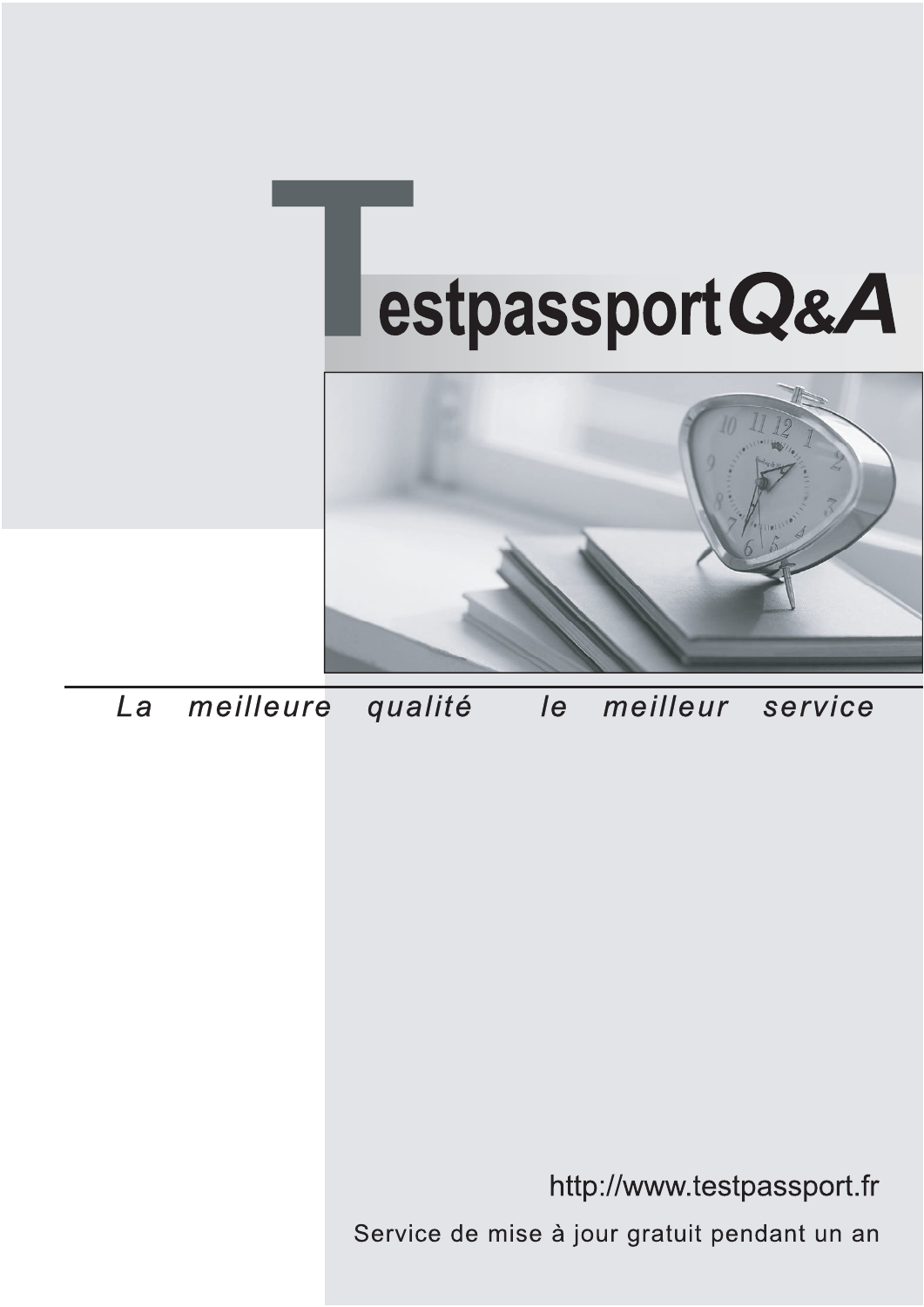# **Exam** : **132-s-712.2**

# **Title** : Specialist: Avaya Proactive Contact Solutions Design Elective Exam

## **Version** : DEMO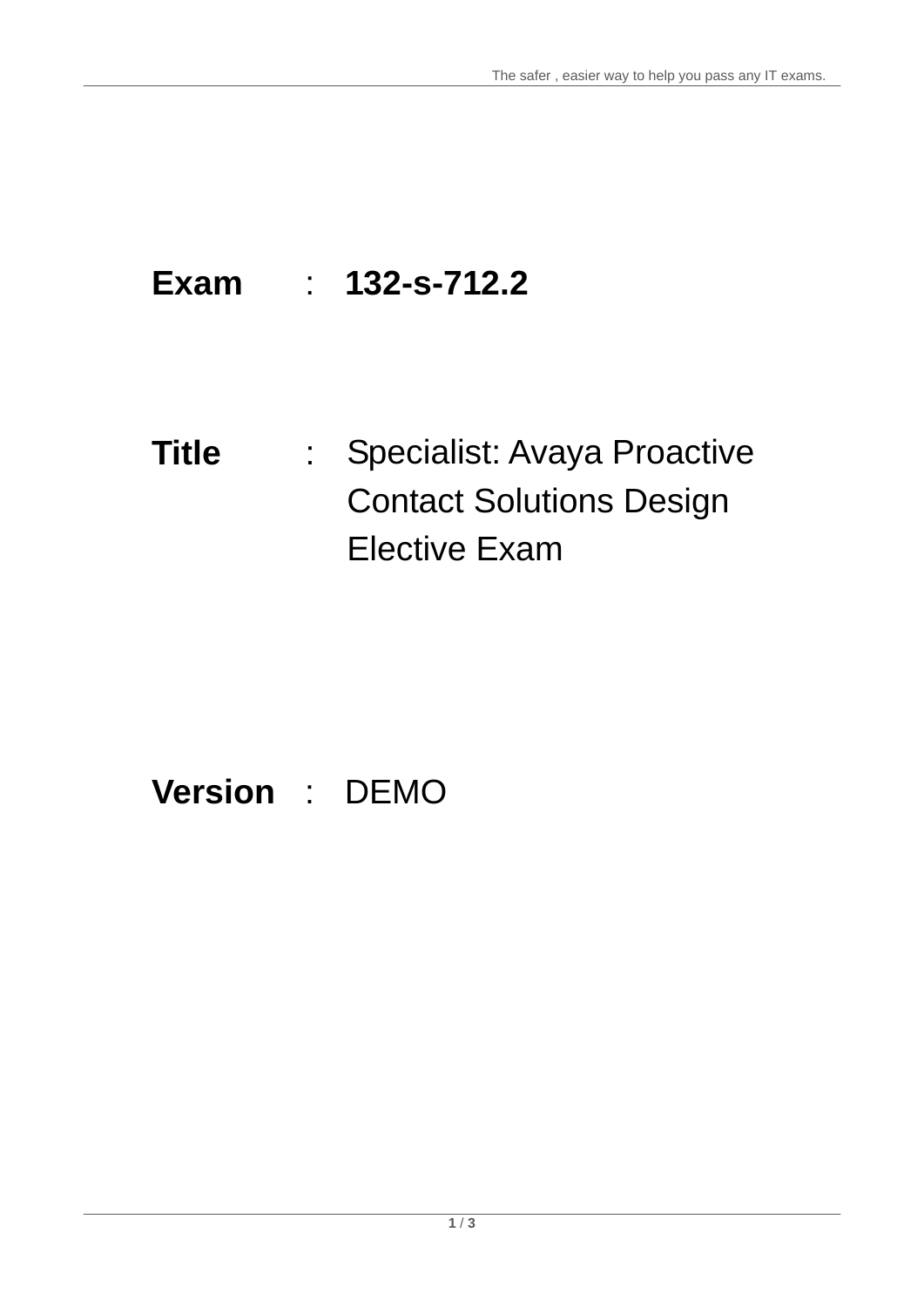The safer , easier way to help you pass any IT exams.

1.Your customer has a group of agents that handle clerical and other duties and who handle calls only when needed. A supervisor notifies these agents when they need to answer calls because calls are queueing or being abandoned. However, the response is often too late to be of much help and the result is many abandoned calls. Which Avaya Proactive Contact feature meets this customer's needs?

A.Virtual Agent

B.Person to Person

C.Intelligent Call Blending

D.Native Voice & Data Transfer

#### Answer:B

2.Which two telemarketing situations would merit greater than a 2:1 line to agent ratio? (Choose two.)

A.using unconfirmed contact data

B.using one of the call blending solutions

C.using unsolicited calling lists (cold calling individuals)

D.calling customers with multiple contact numbers (home, business, etc.)

#### Answer:A C

3.When using the Avaya Solution Designer tool, the License Quantity for Agent Connections should be equal to the total number of

A.agents in a typical shift

B.simultaneous headset connections

C.inbound lines purchased by the customer

D.outbound lines purchased by the customer

#### Answer:B

4.You are using the Avaya Solution Designer. What is the correct input on the ACD line on the Predictive Agent Blend software screen for an Avaya Proactive Contact System using Predictive Agent Blending with one ACD?

A.leave line blank

B.type in the number 1

C.leave line at the default (0)

D.type in the ACD brand name

#### Answer:C

5.The Avaya Proactive Contact access server provides which two functions within the system? (Choose two.)

A.connects calls to agents

B.manages the internal LAN

C.serves as a dial-in point for access to the digital switch and CPU

D.is the interface that supervisors and agents use on their computers

#### Answer:B C

6.Which tool is new to the Editor Application in the Avaya Proactive Contact Supervisor software?

A.verification of jobs

B.record selection reports

C.messages files and scripts

D.IVR fields in record selections

#### Answer:C

7.Your customer runs a collections call center. When an inbound call comes in, your customer wants be